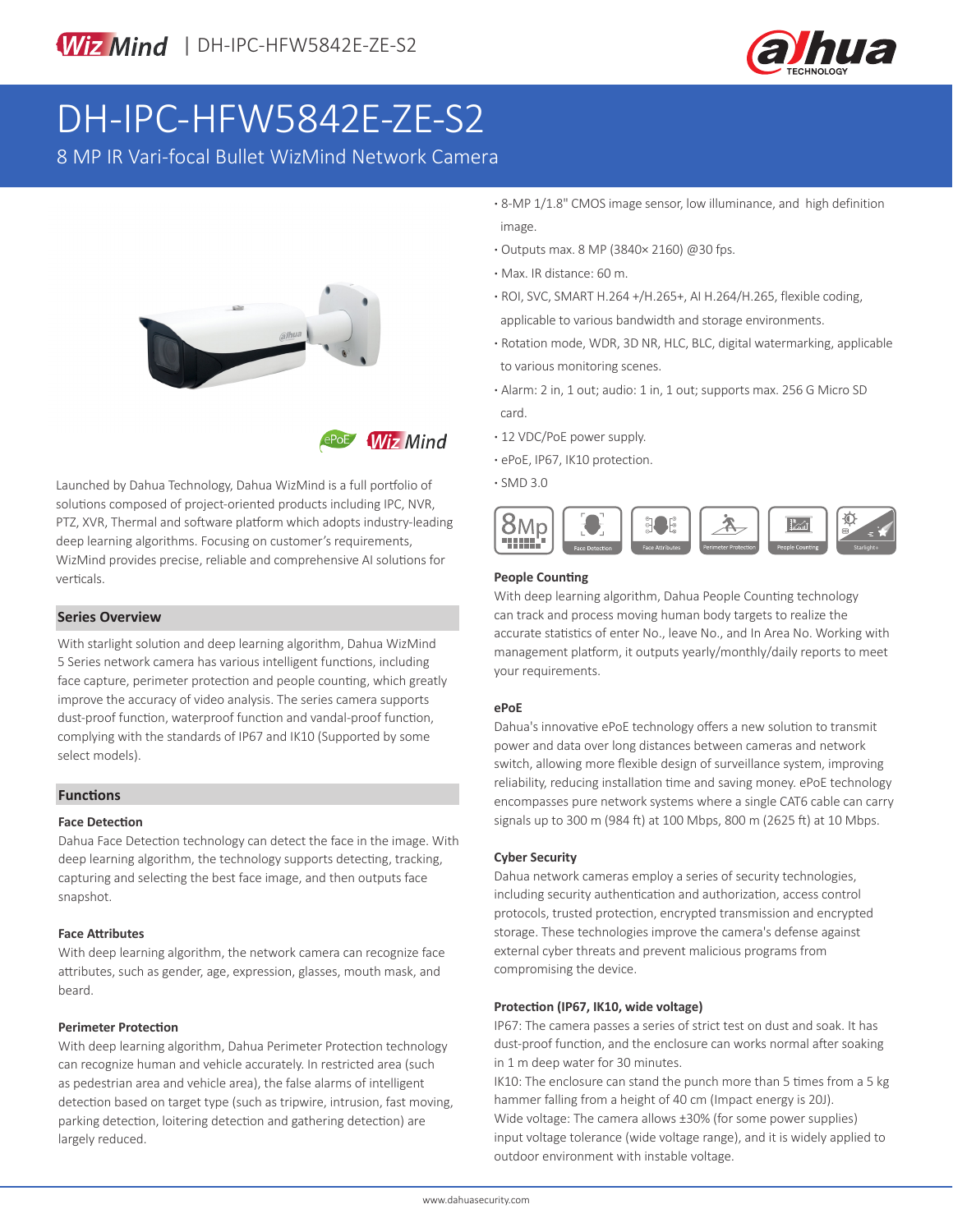## Wiz Mind | DH-IPC-HFW5842E-ZE-S2

### **Technical Specification**

| Camera                          |      |                                                                                           |                      |                      |                     |
|---------------------------------|------|-------------------------------------------------------------------------------------------|----------------------|----------------------|---------------------|
| Image Sensor                    |      | 1/1.8" CMOS                                                                               |                      |                      |                     |
| Max. Resolution                 |      | 3840 (H) × 2160 (V)                                                                       |                      |                      |                     |
| <b>ROM</b>                      |      | <b>128 MB</b>                                                                             |                      |                      |                     |
| <b>RAM</b>                      |      | 1 GB                                                                                      |                      |                      |                     |
| <b>Scanning System</b>          |      | Progressive                                                                               |                      |                      |                     |
| <b>Electronic Shutter Speed</b> |      | Auto/Manual 1/3 s-1/100,000 s                                                             |                      |                      |                     |
| Min. Illumination               |      | 0.004 lux@F1.4 (Color, 30 IRE)<br>0.0004 lux@F1.4 (B/W, 30 IRE)<br>0 lux (Illuminator on) |                      |                      |                     |
| S/N Ratio                       |      | $>$ 56 dB                                                                                 |                      |                      |                     |
| <b>Illumination Distance</b>    |      | 60 m (196.9 ft)                                                                           |                      |                      |                     |
| Illuminator On/Off Control      |      | Auto; Manual                                                                              |                      |                      |                     |
| <b>Illuminator Number</b>       |      | $4$ (IR)                                                                                  |                      |                      |                     |
| Lens                            |      |                                                                                           |                      |                      |                     |
| Lens Type                       |      | Motorized vari-focal                                                                      |                      |                      |                     |
| Lens Mount                      |      | $\phi$ 14                                                                                 |                      |                      |                     |
| Focal Length                    |      | $2.7$ mm $-12.0$ mm                                                                       |                      |                      |                     |
| Max. Aperture                   |      | F1.4                                                                                      |                      |                      |                     |
| <b>Field of View</b>            |      | Horizontal: 110.4°-45°<br>Vertical: 57.8°-25.2°<br>Diagonal: 133.8°-51.8°                 |                      |                      |                     |
| Iris Control                    |      | Auto                                                                                      |                      |                      |                     |
| <b>Close Focus Distance</b>     |      | W/T:1.0 m (3.3 ft)                                                                        |                      |                      |                     |
| DORI<br>Distance                | Lens | Detect                                                                                    | Observe              | Recognize            | Identify            |
|                                 | W    | 86 m<br>(282.2 ft)                                                                        | 34.4 m<br>(112.9 ft) | 17.2 m<br>(56.4 ft)  | 8.6 m<br>(28.2 ft)  |
|                                 | T    | 196 m<br>(643.0 ft)                                                                       | 78.4 m<br>(257.2 ft) | 39.2 m<br>(128.6 ft) | 19.6 m<br>(64.3 ft) |
|                                 |      |                                                                                           |                      |                      |                     |

Smart Event

| <b>IVS</b> | Abandoned object; missing object |  |
|------------|----------------------------------|--|
| Heat Map   | Yes                              |  |

### Professional, intelligent

| IVS (Perimeter Protection) | Tripwire; intrusion; fast moving (the three functions<br>support the classification and accurate detection<br>of vehicle and human); loitering detection; people<br>gathering; parking detection                                                                                                                                                                                                                                                                                                                            |
|----------------------------|-----------------------------------------------------------------------------------------------------------------------------------------------------------------------------------------------------------------------------------------------------------------------------------------------------------------------------------------------------------------------------------------------------------------------------------------------------------------------------------------------------------------------------|
| <b>Face Detection</b>      | Face detection; track; snapshot; snapshot optimization;<br>optimal face snapshot upload; face enhancement; face<br>exposure; face attributes extraction including 6 attributes<br>(gender, age, glasses, expressions, mask, and beard) and<br>8 expressions (angry, sad, disgusted, scared, surprised,<br>calm, happy, confused); face snapshot set as face or<br>one-inch photo; snapshot strategies (real-time snapshot,<br>quality priority and optimization snapshot); face angle<br>filter; optimization time setting. |

| <b>People Counting</b>   | Support the counting of enter number, leave number<br>and pass number, and displaying and outputting yearly/<br>monthly/daily reports.<br>Support the counting of number in area, and 4 rules<br>configuration. Count number of people or stay time and<br>link alarm.<br>Support queue management, and 4 rules configuration.<br>Count number of people or stay time and link alarm. |
|--------------------------|---------------------------------------------------------------------------------------------------------------------------------------------------------------------------------------------------------------------------------------------------------------------------------------------------------------------------------------------------------------------------------------|
| Intelligent Search       | Work together with Smart NVR to perform refine<br>intelligent search, event extraction and merging to event<br>videos.                                                                                                                                                                                                                                                                |
| Video                    |                                                                                                                                                                                                                                                                                                                                                                                       |
| Video Compression        | H.265; H.264; H.264H; H.264B; MJPEG (Only supported<br>by the sub stream)                                                                                                                                                                                                                                                                                                             |
| Smart Codec              | Smart H.265+/H.264+                                                                                                                                                                                                                                                                                                                                                                   |
| AI Coding                | AI H.265; AI H.264                                                                                                                                                                                                                                                                                                                                                                    |
| Video Frame Rate         | Main stream: 3840× 2160 (1 fps-25/30 fps)<br>Sub stream: D1 (1 fps-25/30 fps)<br>Third stream: 1080p (1 fps-25/30 fps)<br>*The values above are the max. frame rates of each stream; for<br>multiple streams, the values will be subjected to the total encoding<br>capacity.                                                                                                         |
| Stream Capability        | 3 streams                                                                                                                                                                                                                                                                                                                                                                             |
| Resolution               | 3840 x 2160; 2592 x 1944; 2688 × 1520; 2560 × 1440;<br>2304 × 1296; 1080p (1920 × 1080); 1.3M (1280 × 960);<br>720p (1280 × 720); D1 (704 × 576/704 × 480); VGA<br>$(640 \times 480)$ ; CIF $(352 \times 288/352 \times 240)$                                                                                                                                                         |
| <b>Bit Rate Control</b>  | CBR/VBR                                                                                                                                                                                                                                                                                                                                                                               |
| Video Bit Rate           | H.264: 32 kbps-8192 kbps<br>H.265: 32 kbps-8192 kbps                                                                                                                                                                                                                                                                                                                                  |
| Day/Night                | Auto (ICR)/Color/B/W                                                                                                                                                                                                                                                                                                                                                                  |
| BLC                      | Yes                                                                                                                                                                                                                                                                                                                                                                                   |
| HLC                      | Yes                                                                                                                                                                                                                                                                                                                                                                                   |
| WDR                      | 120 dB                                                                                                                                                                                                                                                                                                                                                                                |
| White Balance            | Auto; natural; street lamp; outdoor; manual; regional<br>custom                                                                                                                                                                                                                                                                                                                       |
| Gain Control             | Auto; manual                                                                                                                                                                                                                                                                                                                                                                          |
| <b>Noise Reduction</b>   | 3D <sub>NR</sub>                                                                                                                                                                                                                                                                                                                                                                      |
| <b>Motion Detection</b>  | OFF/ON (4 areas, rectangular)                                                                                                                                                                                                                                                                                                                                                         |
| Region of Interest (RoI) | Yes (4 areas)                                                                                                                                                                                                                                                                                                                                                                         |
| Image Stabilization      | Electronic Image Stabilization (EIS)                                                                                                                                                                                                                                                                                                                                                  |
| Defog                    | Yes                                                                                                                                                                                                                                                                                                                                                                                   |
| <b>Image Rotation</b>    | 0°/90°/180°/270°(Support 90°/270° with 4M<br>resolution and lower)                                                                                                                                                                                                                                                                                                                    |
| Mirror                   | Yes                                                                                                                                                                                                                                                                                                                                                                                   |
| <b>Privacy Masking</b>   | 8 areas                                                                                                                                                                                                                                                                                                                                                                               |
| Audio                    |                                                                                                                                                                                                                                                                                                                                                                                       |
| <b>Audio Compression</b> | PCM; G.711a; G.711Mu; G.726; G.723                                                                                                                                                                                                                                                                                                                                                    |
|                          |                                                                                                                                                                                                                                                                                                                                                                                       |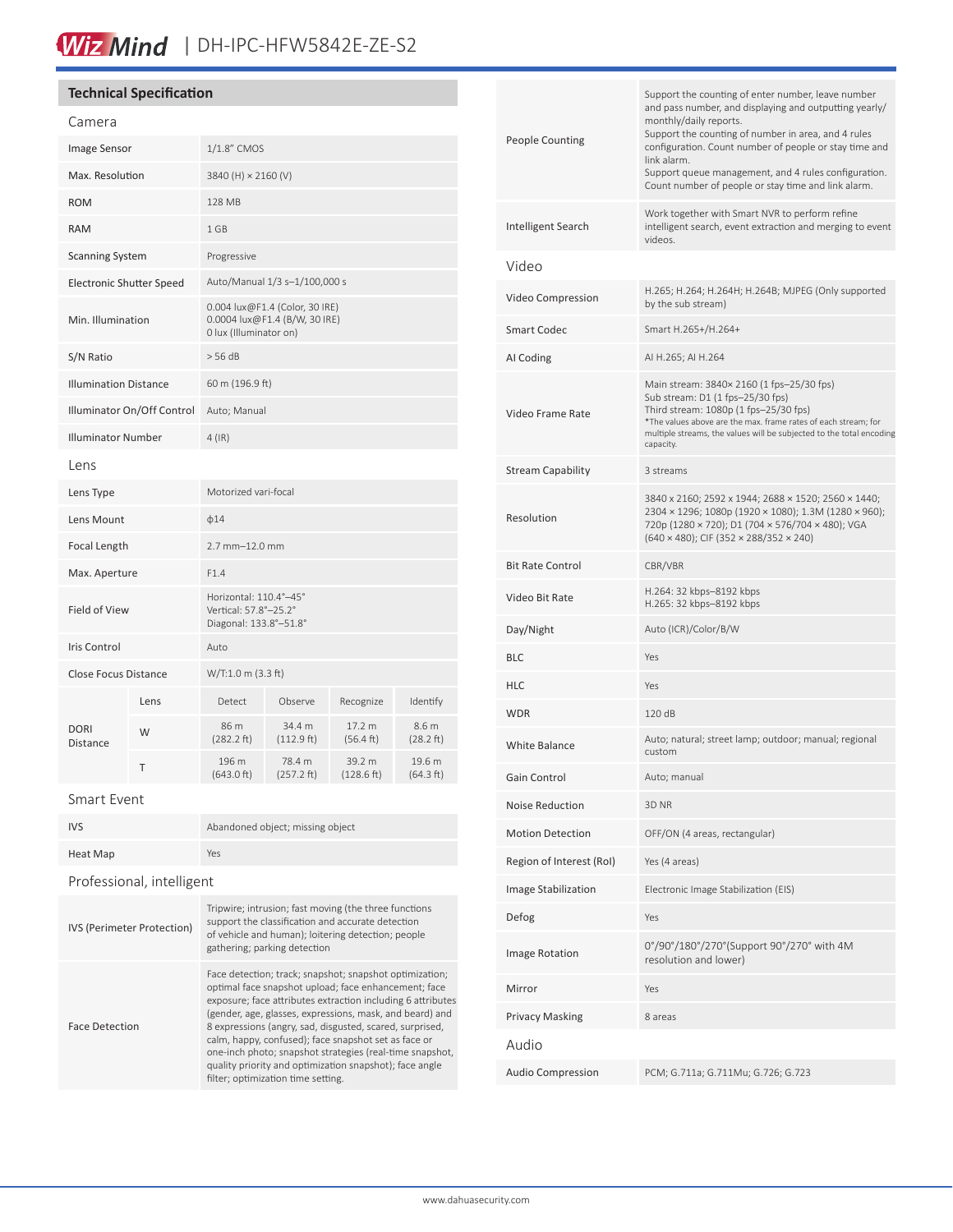### Alarm

| Alarm Fvent           | No SD card; SD card full; SD card error; network<br>disconnection; IP conflict; illegal access; motion<br>detection; video tampering; defocus detection; scene<br>changing; intrusion; tripwire; abandoned object;<br>missing object; fast moving; parking detection; loitering<br>detection; people gathering; input abnormal detection;<br>intensity change detection; people counting; face<br>detection; people counting in area; stay alarm; people<br>No. exception detection; queue management |  |
|-----------------------|-------------------------------------------------------------------------------------------------------------------------------------------------------------------------------------------------------------------------------------------------------------------------------------------------------------------------------------------------------------------------------------------------------------------------------------------------------------------------------------------------------|--|
| Network               |                                                                                                                                                                                                                                                                                                                                                                                                                                                                                                       |  |
| Network Port          | RJ-45 (10/100 Base-T)                                                                                                                                                                                                                                                                                                                                                                                                                                                                                 |  |
| SDK and API           | Yes                                                                                                                                                                                                                                                                                                                                                                                                                                                                                                   |  |
| <b>Cyber Security</b> | Video encryption; configuration encryption; Digest;<br>WSSE; account lockout; security logs; generation and<br>importing of X.509 certification; HTTPS; trusted boot;<br>trusted execution; trusted upgrade                                                                                                                                                                                                                                                                                           |  |
| Network Protocol      | IPv4; IPv6; HTTP; HTTPS; TCP; UDP; ARP; RTP; RTSP;<br>RTCP; RTMP; SMTP; FTP; SFTP; DHCP; DNS; DDNS; QoS;<br>UPnP; NTP; Multicast; ICMP; IGMP; NFS; SAMBA; PPPoE;<br>802.1x; SNMP                                                                                                                                                                                                                                                                                                                      |  |
| Interoperability      | ONVIF (Profile S/Profile G/Profile T); CGI; Milestone; P2P                                                                                                                                                                                                                                                                                                                                                                                                                                            |  |
| User/Host             | 20 (Total bandwidth: 80 M)                                                                                                                                                                                                                                                                                                                                                                                                                                                                            |  |
| Storage               | FTP; SFTP; Micro SD card (Support max. 256 G); NAS                                                                                                                                                                                                                                                                                                                                                                                                                                                    |  |

IE: IE8 and later Chrome Firefox

CE-LVD: EN62368-1

2014/30/EU

CE-EMC: Electromagnetic Compatibility Directive

UL/CUL: UL60950-1 CAN/CSA C22.2 No.60950-1-07

FCC: 47 CFR FCC Part 15, Subpart B

Management Software Smart PSS; DSS; DMSS

Audio Input 1 channel (RCA port)

Mobile Client iOS; Android

#### Structure

| Casing                    | Metal, plastic                                        |
|---------------------------|-------------------------------------------------------|
| <b>Product Dimensions</b> | 273.2 mm × 95.0 mm × 95.0 mm (10.76" × 3.74" × 3.74") |
| Net Weight                | $1.11$ kg $(2.44$ lb)                                 |
| <b>Gross Weight</b>       | 1.51 kg (3.33 lb)                                     |

### **Ordering Information**

| Type                      | Model                           | Description                                              |
|---------------------------|---------------------------------|----------------------------------------------------------|
| 8MP<br>Camera             | DH-IPC-HFW5842FP-ZF-<br>2712-S2 | 8 MP IR Vari-focal Bullet WizMind<br>Network Camera, PAL |
|                           | IPC-HFW5842FP-7F-2712-S2        | 8 MP IR Vari-focal Bullet WizMind<br>Network Camera, PAL |
| Accessories<br>(Optional) | <b>PFA152-F</b>                 | Pole mount Bracket                                       |
|                           | <b>PFA121</b>                   | Junction Box                                             |
|                           | <b>PFM321D</b>                  | 12 VDC1A Power Adapter                                   |
|                           | PFM900-F                        | Integrated Mount Tester                                  |
|                           | TF-P100/256G                    | MicroSD Memory Card                                      |

### **Accessories**

Optional:







PFA152-E Pole Mount Bracket

PFA121 Junction Box

PFM321D 12 VDC 1 A Power Adapter



PFM900-E Integrated Mount Tester TF-P100/256G MicroSD

a/hua  $256<sub>GB</sub>$   $242$  $\frac{\text{msgs}}{\text{sec}} \frac{\text{V30}}{\text{18}}$ 

Memory Card



| Celling Mount | Junction Mount | Pole Mount(Vertical) |  |
|---------------|----------------|----------------------|--|
|               |                |                      |  |

Port

Browser

Certification

Certifications

| <b>Audio Output</b>          | 1 channel (RCA port)                                                                                                                                                        |  |
|------------------------------|-----------------------------------------------------------------------------------------------------------------------------------------------------------------------------|--|
| Alarm Input                  | 2 channels in: 5 mA 3V-5 VDC                                                                                                                                                |  |
| Alarm Output                 | 1 channels out: 300 mA 12 VDC                                                                                                                                               |  |
| Power                        |                                                                                                                                                                             |  |
| Power Supply                 | 12 VDC (±30%)/PoE (802.3af)/ePoE                                                                                                                                            |  |
| <b>Power Consumption</b>     | Basic power consumption: 6.4W (12V DC); 6.9W (PoE)<br>Max. power consumption (H.265 + max. stream +<br>intelligent function + IR LED + focus): 7.1W (12V DC);<br>7.9W (PoE) |  |
| Fnvironment                  |                                                                                                                                                                             |  |
| <b>Operating Temperature</b> | -30 °C to +60 °C (-22 °F to +140 °F)/Less than 95% RH                                                                                                                       |  |
| Storage Temperature          | $-40$ °C to +60 °C (-40 °F to +140 °F)                                                                                                                                      |  |
| Protection                   | IP67, IK10                                                                                                                                                                  |  |